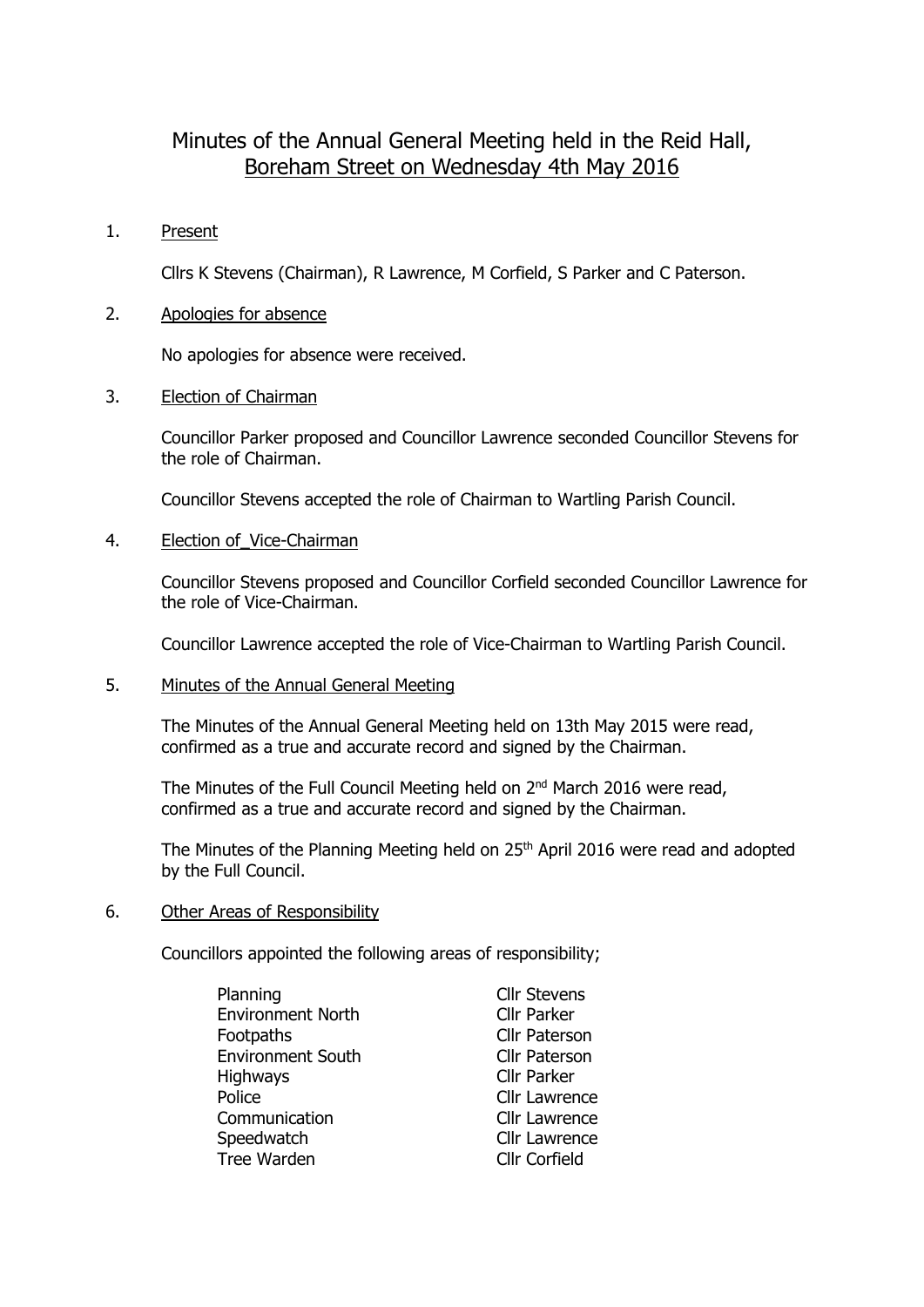# 7. To adopt the Standing Orders and Financial Regulations

Councillors resolved to accept the latest NALC Standing Orders and Financial Regulations (2013) which had been distributed before the meeting.

8. To appoint Councillors to serve as Representatives of the Parish Council on the following bodies.

Representative to the Village Hall Trust Cllr Parker Wealden District Association of Local Councils Cllrs Stevens and Parker East Sussex ALC Ltd (to attend the AGM) Cllrs Stevens and Lawrence

### 9. To approve the accounts for the financial year to  $31<sup>st</sup>$  March 2016.

Councillors **resolved** that they approved the accounts, the annual governance statement, the risk management document, the asset schedule and the internal audit arrangements for the financial year to 31<sup>st</sup> March 2016.

10. Payment of Annual Subscriptions

Councillors resolved unanimously that the following subscriptions and insurance are paid for 2016-2017;

Wealden District Association of Local Councils Society of Local Council Clerks Sussex Association of Local Councils Zurich Insurance

11. Bank Signatories

It was **resolved** that the existing cheque signing arrangements will be reviewed in due course.

12. Chairman's Allowance

Councillors resolved that the Chairman's Allowance will be £140.00 for the financial year 2016-2017. It was noted that the Chairman has not taken and will not take his allowance for 2015-2016.

13. Code of Conduct

Councillors **resolved** to re-adopt the Code of Conduct introduced by Wealden District Council under the Localism Act 2012.

14. Emergency Plan

Councillor Stevens is currently working on a Draft Emergency Plan for the Parish and will bring a completed draft to the Full Council in due course.

#### 15. General Power of Competence

Wartling Parish Council **resolved** that it meets the prescribed conditions for the General Power of Competence.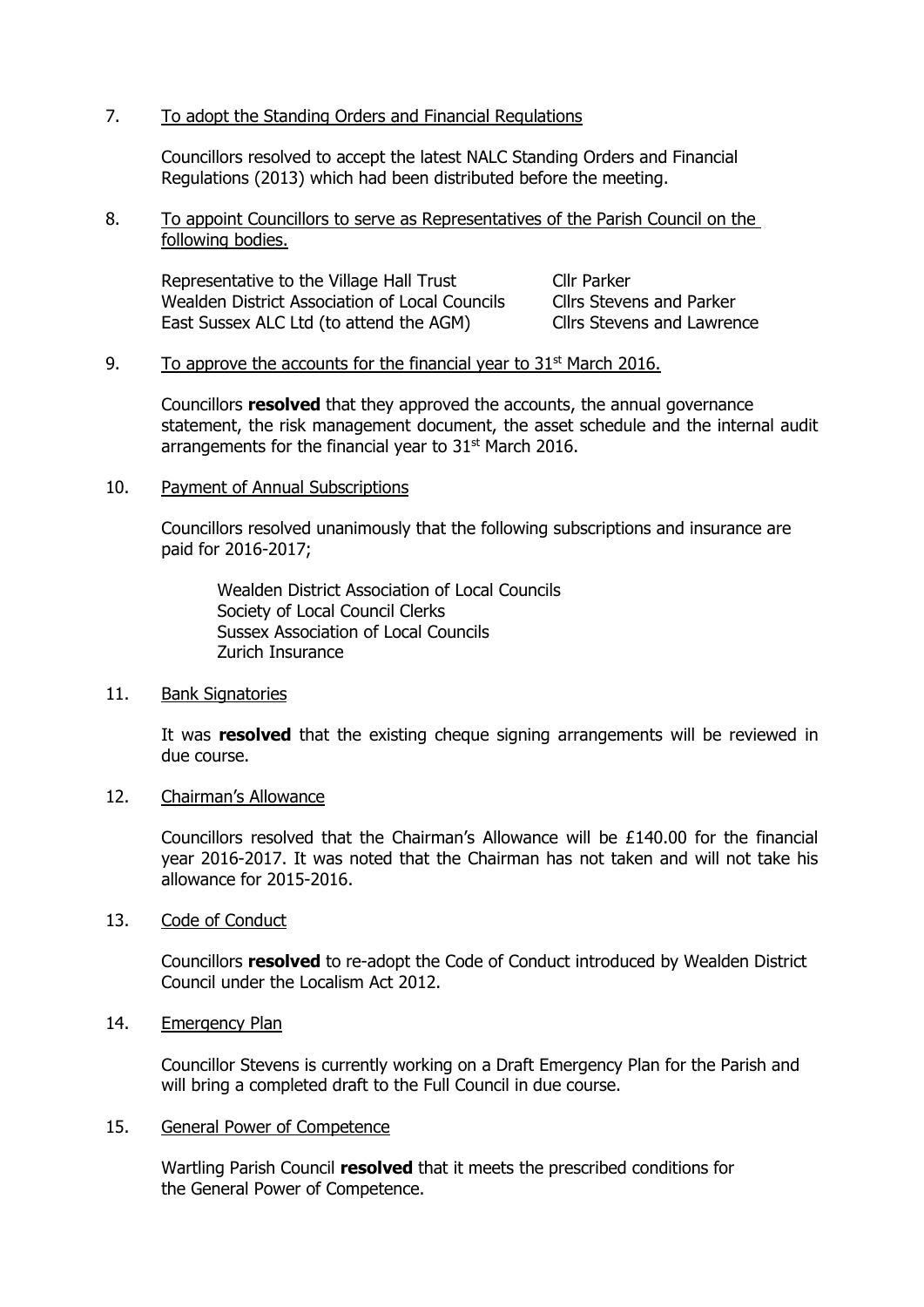# 16. Meeting Dates

Councillors agreed the following dates for Full Council Meetings;

## 2016

| Wednesday 4 <sup>th</sup> May  | 7.30pm | Reid Hall |
|--------------------------------|--------|-----------|
| Wednesday 6 <sup>th</sup> July | 7.30pm | Reid Hall |
| Wednesday 7th September        | 7.30pm | Reid Hall |
| Wednesday 2nd November<br>2017 | 7.30pm | Reid Hall |

| Wednesday 4 <sup>th</sup> January | 7.30pm | Reid Hall |
|-----------------------------------|--------|-----------|
| Wednesday 1st March               | 7.30pm | Reid Hall |
| Wednesday 3rd May                 | 7.30pm | Reid Hall |
| Wednesday 5th July                | 7.30pm | Reid Hall |

### 17. Rickney Lane

Whilst they appreciate the lane is not in their Parish, it is widely used by local residents so Councillors discussed the request from Mr Crosby-Jones to support his request to protect Rickney Lane from 44 tonne lorries. Councillors agreed the lane is unsuitable and would be dangerous for other road users and asked to be kept in the loop with all correspondence.

#### 18. Boreham Lane

Councillors resolved to provide bollards to stop vehicles parking so close to the road junction with Boreham Street and to protect the bank from further erosion, and accepted the price from Chaffins Fencing to do so. The Clerk will apply for a licence from ESCC.

Councillors will revisit the issue of speeding and damage to the verges in Boreham Lane at the next Full Council Meeting. Councillor Lawrence appealed for more volunteers to help with Speedwatch and reminded those present Boreham Lane was not approved by Sussex Police as a Speedwatch site.

# 19. Planning Applications

There were no planning applications on this occasion but there was one Licence Application. Councillors commented as follows;

WK/201602240 Scolfes Limited, The Strait, Boreham Street – Alcohol Sale or Supply, Opening Hours and Recorded Music.

Councillor Corfield declared a disclosable pecuniary interest and did not vote on this item. Wartling Parish Council unanimously resolved to support this licence application.

Councillor Stevens reminded everyone the Parish Council currently has two vacancies for Parish Councillors and asked anyone interested to contact the Clerk.